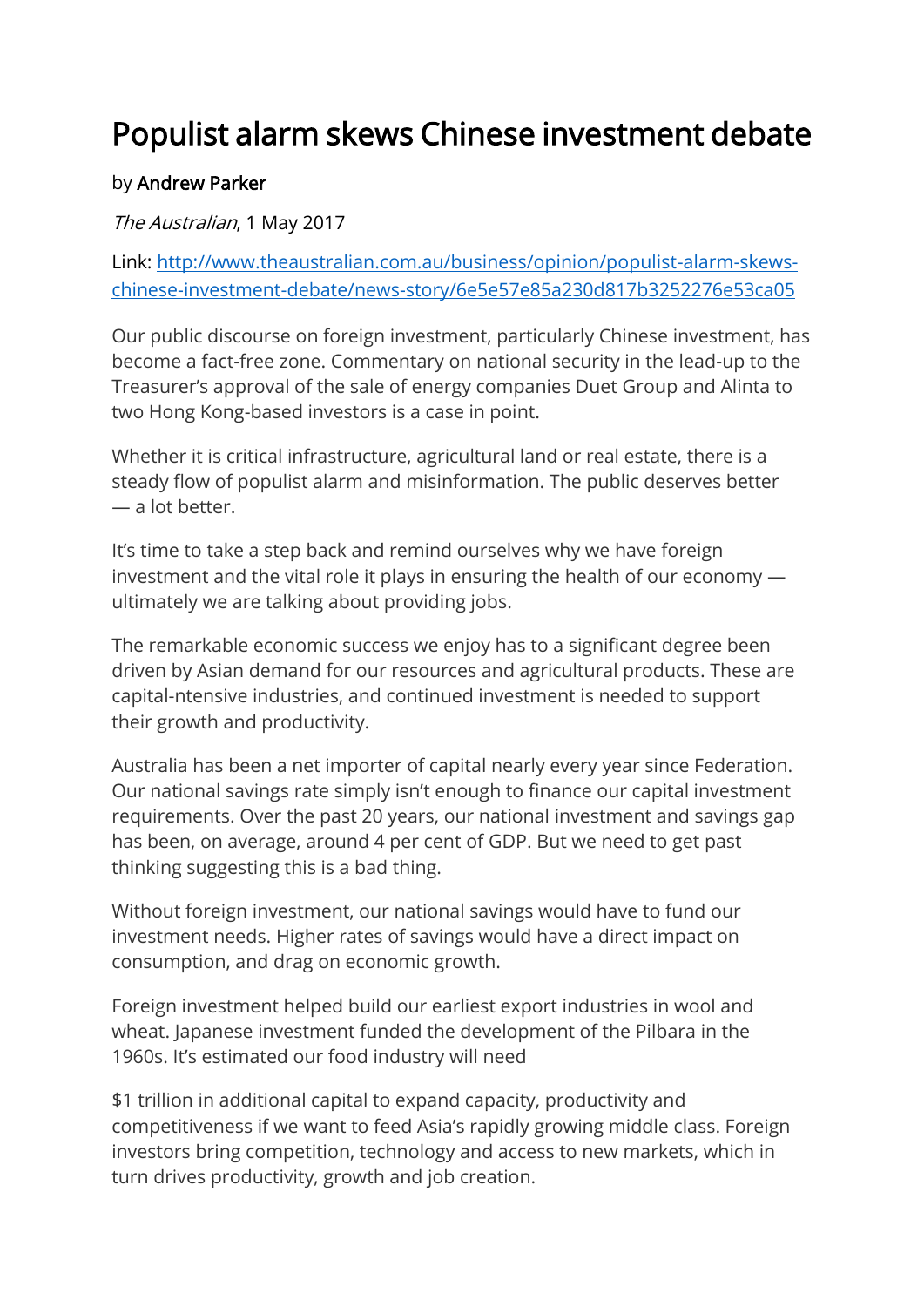We don't have the same worries when it comes to trade — six of Australia's top 10 trading partners are in Asia. Our two-way trade with China alone reached \$155 billion in 2015, more than double that with the US, which is our next largest partner at \$70bn.

At 44 per cent of GDP, our stock of inward direct investment is not particularly high by global standards.

The US remains by far our largest source of direct investment, with \$173bn invested at the end of 2015. China is only our fifth largest supplier of direct investment with \$35bn.

Given the vital economic ties between our two countries it is not surprising that we are seeing growing Chinese investment interest in Australia. The growing relevance of Asia reflects how the pools of surplus savings in the world are changing; as a nation we have not yet come to terms with the reality of this shift.

The debate around "critical infrastructure" is evidence of how far we have to go.

Observers of the debate around the lease of the Port of Darwin last year could been forgiven for believing that our defence and security agencies were sitting on their hands while the Chinese government tiptoed into Darwin. It was a debate that was long on rhetoric, light on fact.

There is no doubt that China in particular presents policy challenges for Australia.

But we should exercise a great deal of caution in critiques offered by those who hide behind a veil of defence and security. The security risk posed is often overstated and a considerable way from the consensus position.

As the outgoing Secretary of Defence, Dennis Richardson, said: "The notion that the Chinese can establish a spy base there (Darwin) simply does not stand up to hard-headed scrutiny … these issues when you examine them, melt like butter sitting on a car bonnet on a hot day."

The Chief of the Australian Defence Force, Air Chief Marshal Mark Binskin, told a Senate Estimates hearing that intelligence could be more easily gathered by "sitting on a stool at the fish and chip shop on the wharf".

There are some genuine questions to ask about what we regard as "critical infrastructure", what risks we are seeking to manage and what asset ownership or leasing really means and how this affects the ability to do harm — if indeed harm is intended.